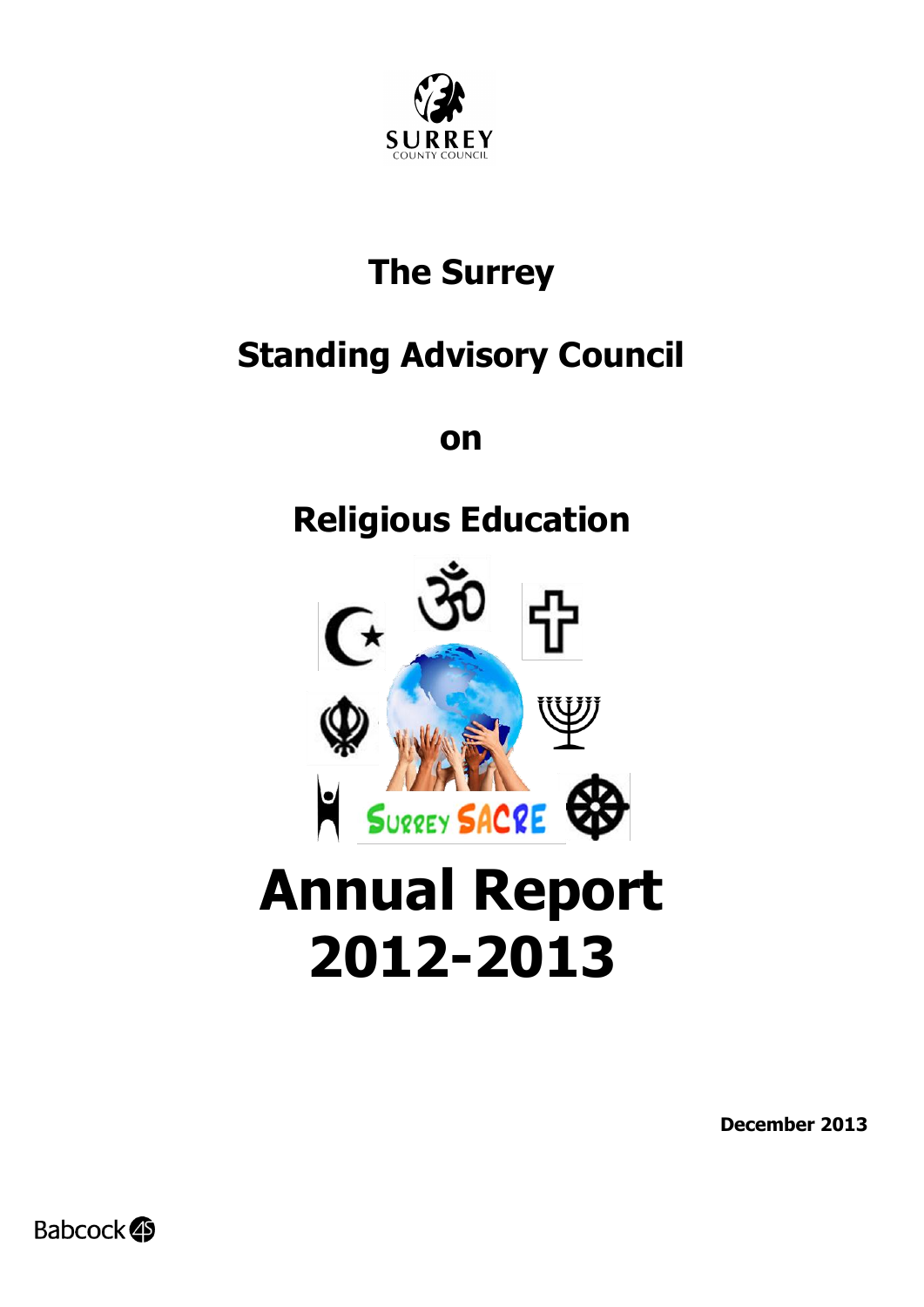#### **INTRODUCTION**

1

#### **Introduction by the Chairman**

I am delighted to send you Surrey SACRE's Annual Report for the academic year 2012-2013. As QCDA no longer exists, every SACRE is required to submit its report to NASACRE (National Association of SACREs) and circulate it to all schools.

I am sure you will agree that the year has been busy, starting with the launch of the Agreed Religious Education Syllabus for the maintained schools in Surrey. I would like to thank all the teachers of RE in our schools who are so supportive and have taken the material within our syllabus into their classrooms from Foundation Stage upwards.

Never has it been so important that we continue to support all our students' learning as the changes in education, especially at examination level, embed. Religious Education should continue to have a firm place within the curriculum timetable of all our schools as the excitement of learning about the beliefs that enhance the myriad of cultures of the residents of Surrey to be found in every classroom. There is a richness across Surrey of places of worship to visit and again I would like to thank the many religious leaders who open their doors to us and show the beauty of their beliefs.

The members of SACRE, whom are listed within these pages, work with harmony and trust to ensure that open dialogues can take place, including the unsolved debate between religion and science, how we can reflect the views of those who do not belong to a religious group, what is it like to live in Surrey as a Humanist, Muslim, Jew, Christian (and the list continues). It is through these discussions that we learn from and can empathise with those who may hold beliefs different to our own.

Part of the work of SACRE is to look at comments from OFSTED inspections of our schools, although judgement is oblique and reflects on the whole learning experience of our students. We also are grateful to have the faith schools' input as we grow the children of Surrey's confidence.

This year we have welcomed new members to SACRE and seen good friends leave, among them members Heather Henderson, John Withers, Ann Gunn and Rev. Marie Greenwood, and also several County Councillors – Angela Fraser, Diana Smith, Dorothy Ross-Tomlin and Denise Turner-Stewart. I would particularly like to wish Ivan Stevenson, our former advisor, all the best in his new life's adventures and I am sure we all would like to thank him for his enthusiasm and determination in forwarding the drive to ensure RE maintains its importance within education in Surrey. We were delighted when Rachel Boxer stepped into his shoes in March this year and look forward to her calm encouragement as we take SACRE forward in the coming year.

Surrey SACRE sends their best wishes to all our teachers and students and much enjoyment as the new Syllabus embeds within our schools.

Margaret Hicks Chairman of Surrey SACRE December 2013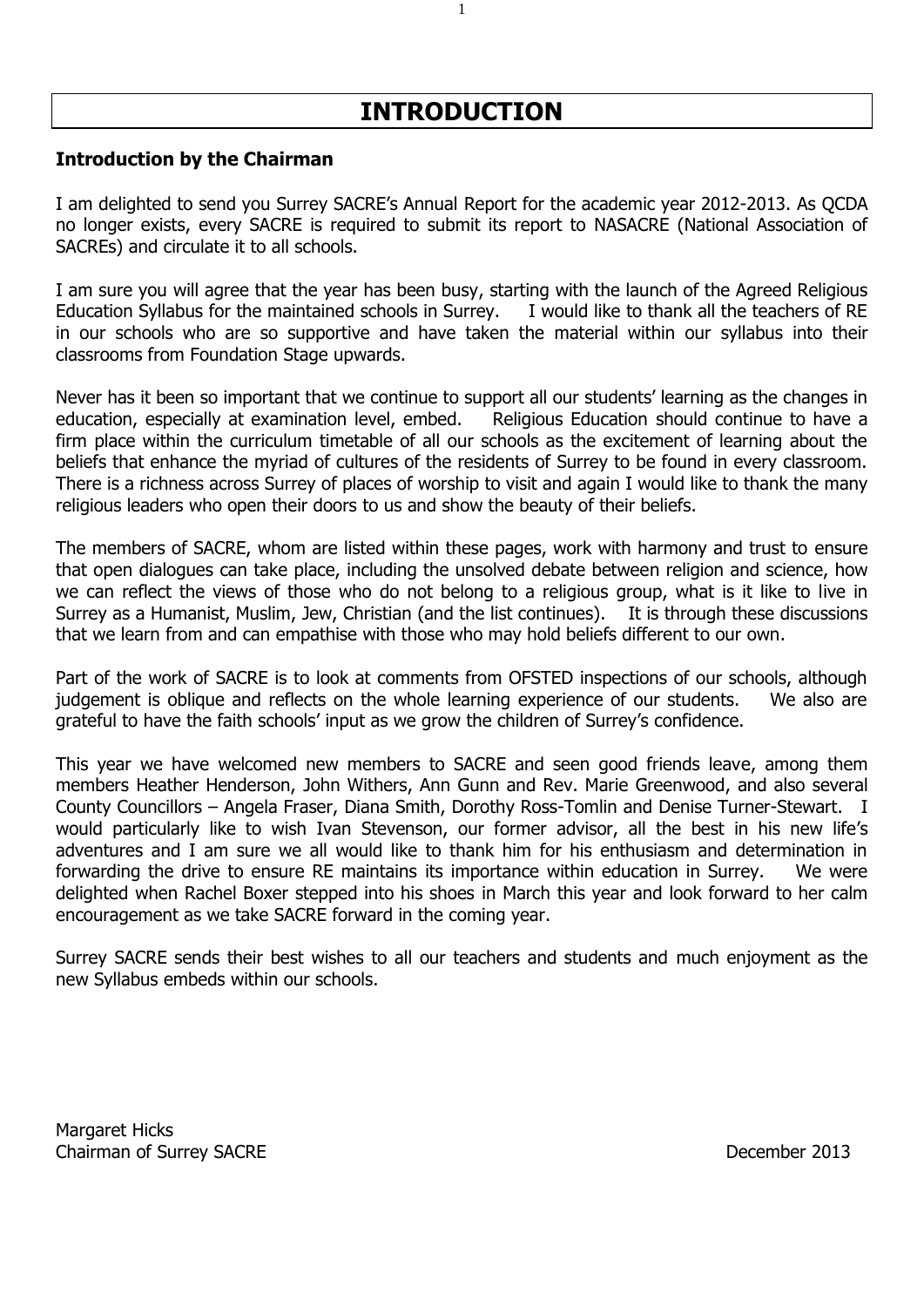### **1. RELIGIOUS EDUCATION**

'Each second we live is a new and unique moment of the universe, a moment that will never be again. And what do we teach our children? We teach them that two and two make four, and that Paris is the capital of France.

#### **When will we also teach them what they are?'**

Pablo Casals, cellist

This year has once more been a year of great uncertainty in educational terms. Schools have been inundated with change, not least with draft versions of the government's proposals for the new National Curriculum, for the ways in which schools assess and report pupil progress and for a complete re-structuring of existing examination systems. Schools have barely had time to address one issue before the next is upon them. Whilst on the one hand, the government have always maintained the importance of RE in terms of its statutory position, the subliminal messages that are communicated to those who teach the subject don't quite say the same thing. In 2011, RE was excluded from the proposed EBacc menu, it was also excluded from the National Curriculum review (2011-2013), and from 2014, GCSE short course results in RE will no longer contribute to schools' performance scores. In Initial Teacher Education, RE trainee teachers are no longer eligible for bursaries, and many outstanding providers of PGCE RE have had to make significant cutbacks.

In March 2013, the RE All Party Parliamentary Group, chaired by MP Stephen Lloyd, published a significant report ['RE: The Truth Unmasked',](http://religiouseducationcouncil.org.uk/media/file/APPG_RE_-_The_Truth_Unmasked.pdf) focussing on standards in RE, support for the subject and the supply of RE teachers nationally. The main findings show that:

- Over fifty per cent of those teaching RE in secondary schools have no qualification or relevant expertise in the subject
- In more than half of the 300 primary schools participating in the inquiry, some or all of the pupils were taught RE by someone other than their class teacher
- A quarter of all primary schools that responded said the lesson was given by a teaching assistant
- Primary and primary trainee teachers lack confidence and expertise in teaching RE, especially in diverse and multi-cultural classrooms
- Support for RE teachers at a local level has been dramatically reduced by local authority funding cuts and the academies programme
- Bursaries for RE trainees have been removed and there has been a radical reduction in applicant numbers for 2013/14
- Because of this lack of training and support many of those teaching RE are unable to meet the Department for Education's Teaching Standards, selling young people short in their schools.

This report has been instrumental in shaping SACRE's plans for the coming year.

In July 2013, Secretary of State for Education, Michael Gove, speaking at an engagement at Lambeth Palace, accepted Bishop John Pritchard's point that Religious Education had been an "unintended casualty" of curriculum reforms. "I think RE has suffered as a result of my belief that the protection it had in the curriculum was sufficient, and I don't think that I've done enough," he said. So, is there hope on the horizon?

Well, the picture in Surrey is maybe not all doom and gloom! We still have a SACRE, the Local Authority funds the provision of an RE Advisor to work alongside it and Babcock 4S (as the LA's strategic partner) still runs support networks for Primary RE subject leaders. At the time of writing this report, SACRE is consulting with schools via questionnaire to find out to what degree the findings within the APPG report are true for Surrey, so that SACRE can recommend to the Local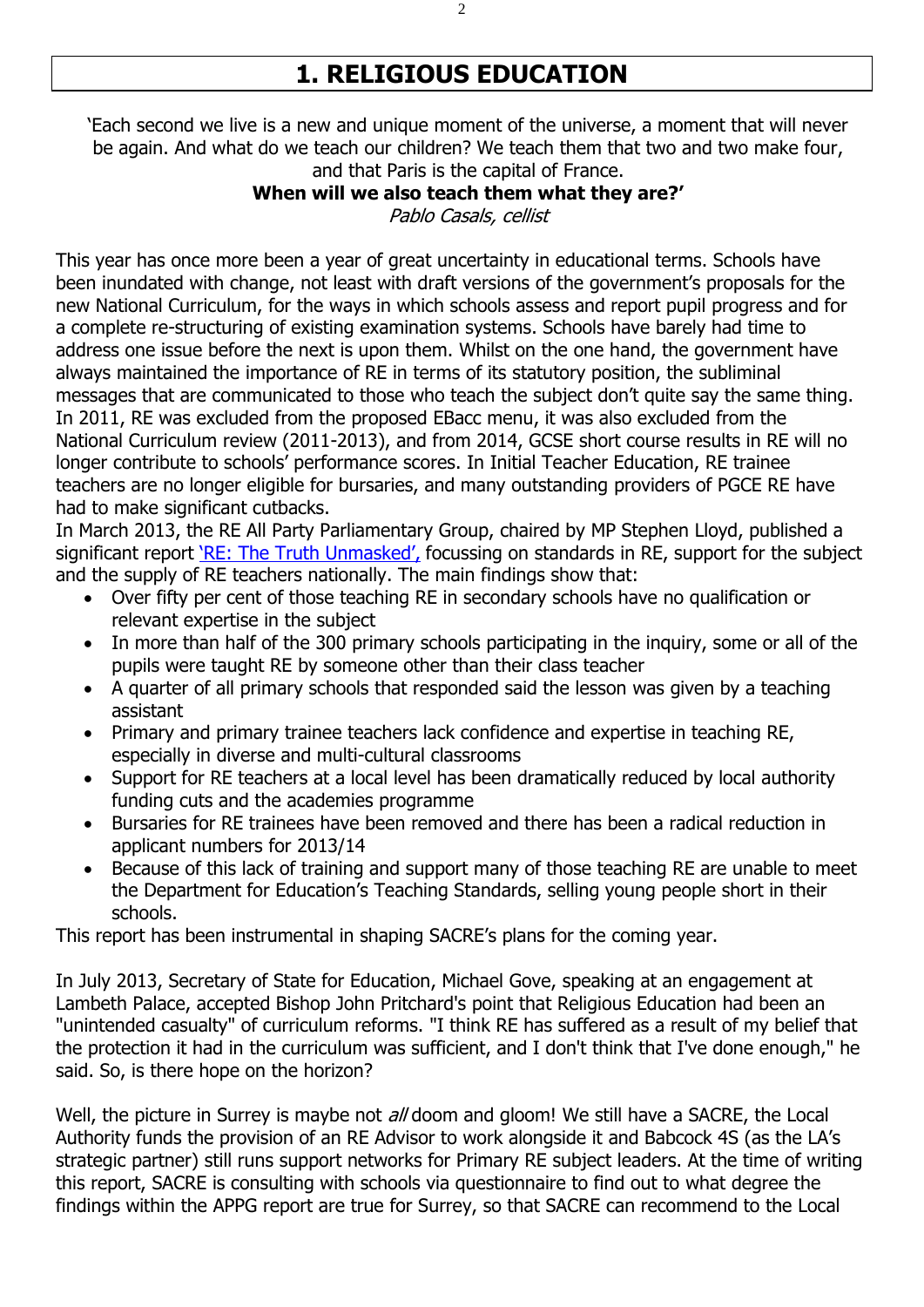Authority what support is needed, and a budget for 2014-15 can be set. The results of these questionnaires, and the action taken as a result, will be published in the next Annual Report.

But more than that, SACRE, in partnership with the Local Authority, continues to work behind the scenes to support schools as they fight to keep an exciting and stimulating, broad and balanced curriculum at the heart of what they offer to pupils of all ages. RE should be a significant part of that curriculum, because it creates opportunities for pupils to grapple with those deep and challenging questions about (to quote Pablo Casals) who they are, and what their place is in the rapidly-changing world around them. Surrey pupils deserve the best RE that we can give them, because they are our future.

#### **1.1 The Agreed Syllabus for Religious Education in Surrey Schools (2012-2017)**

The Agreed Syllabus is the statutory document for maintained Surrey schools, including those church schools with Voluntary Controlled status. Academies without a religious designation are also required to follow the Surrey Agreed Syllabus. A number of independent schools continue to request copies of the syllabus with a view to implementing it. Voluntary Aided schools, of course, follow their relevant Diocesan Guidelines. Schools are reminded that the Agreed Syllabus has the equivalent legal standing of a National Curriculum order and that RE continues to be a statutory entitlement for all registered pupils, in addition to the National Curriculum.

The Agreed Syllabus is now into its second year of implementation. Feedback from RE teachers has been very positive – they especially like the new section outlining specific skills that are being developed as pupils explore each unit. As already mentioned in this report, in July 2013, SACRE commissioned a questionnaire following the APPG report. As part of this process, schools have also been asked to comment on any issues they've found with planning or teaching from the syllabus. Their responses will shape discussions at future RE subject leader meetings and also serve to identify focuses for any future CPD opportunities.

#### **1.2. Standards**

No inspections of RE by OfSTED took place in Surrey during the year 2012-13. It has also been intimated that there will be no subject-specific inspections in the future.

In October 2013, as this report was being compiled, a significant and long-awaited report from OfSTED, reporting on the previous 3 years of RE subject inspections had just been released, and the picture it paints is equally gloomy, although there are many ideas within it that may act as a springboard for SACRE's activities in the year ahead. Three Surrey Secondary schools were inspected in RE during 2011-2012, without any real cause for concern (2 'good' & 1 'satisfactory' judgement). The impact of this report in the Surrey context will be included in next year's Annual Report.

As previously stated, RE was not included in the review of the National Curriculum, but in July 2013, the Religious Education Council published draft Programmes of Study for RE, mirroring the model outlined for National Curriculum subjects. These were consulted on nationally, and Surrey SACRE contributed its response during that consultation period. The REC will publish the final version in October 2013. It is possible that all reference to levels will be removed, in line with National Curriculum subjects.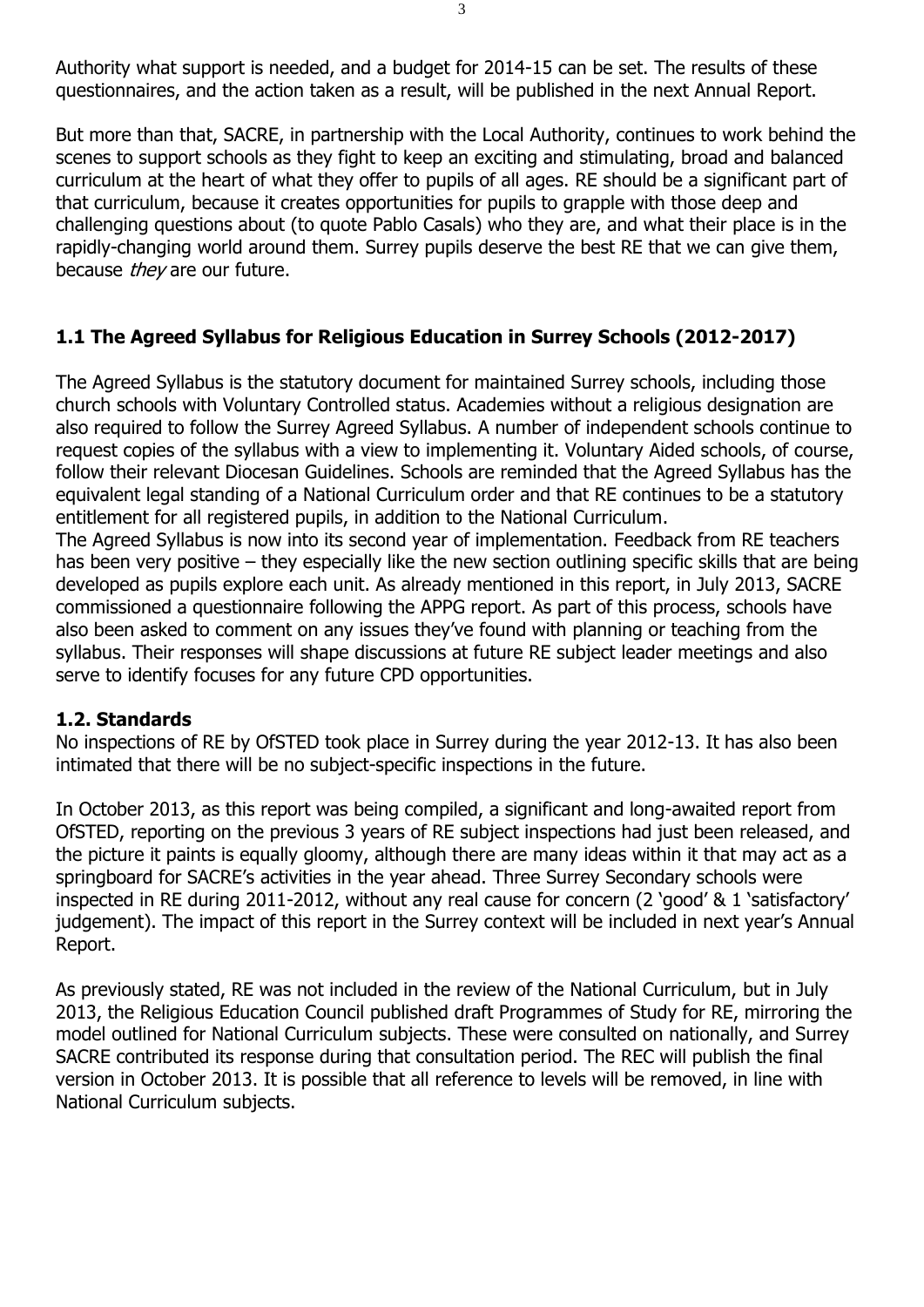#### **Religious Studies Examinations:**

#### **GCSE Religious Studies (Philosophy & Applied Ethics)**

In total 8091 Surrey pupils entered either the GCSE Full or Short Course, which shows a drop of 287 pupils across the County on the 2012 figures. There has again a drop in the number of pupils entered for the Short Course. This tends to confirm the prediction last year that numbers would continue to fall due to the Government's decision that Short Course would no longer count in the league tables. However, the number of pupils entering for the Full Course has increased again from the 2012 figures. A higher percentage of pupils in Surrey are awarded A\*-C grades in both the Full and Short Courses compared with pupils nationally, with 2% more pupils in Surrey being awarded the very top grades in the Full Course compared national figures.

|      |                 |           | OGOL I MIL GOMIJO I GJUNG TITULI I INGIVITAL OVITIBAL UGOLJI |                |           |          |          |  |
|------|-----------------|-----------|--------------------------------------------------------------|----------------|-----------|----------|----------|--|
|      | <b>National</b> |           |                                                              | <b>Surrey</b>  |           |          |          |  |
|      | <b>Entries</b>  | $A^* - A$ | $A^*$ -C                                                     | <b>Entries</b> | $A^* - A$ | $A^*$ -C | $A^*$ -G |  |
| 2010 | 155,424         | No data   | 72%                                                          | 2963           | No data   | 80%      | No data  |  |
| 2011 | 169,464         | No data   | 72%                                                          | 3799           | No data   | 75%      | 99%      |  |
| 2012 | 210,600         | No data   | 74%                                                          | 3844           | No data   | 77%      | 99%      |  |
| 2013 | ≈240,000        | 31%       | 72%                                                          | 4392           | 33%1      | 77% 个    | 98%      |  |

#### **GCSE Full course results with National Comparators:**

#### **GCSE Short course results with National Comparators:**

|      | <b>National</b> |         |          | <b>Surrey</b>  |         |          |          |
|------|-----------------|---------|----------|----------------|---------|----------|----------|
|      | <b>Entries</b>  | А*-А    | $A^*$ -C | <b>Entries</b> | А*-А    | $A^*$ -C | $A^*$ -G |
| 2010 | 205,040         | No data | 52%      | 5822           | No data | 62%      | No data  |
| 2011 | 177,455         | No data | 50%      | 5132           | No data | 57%      | 96%      |
| 2012 | 176,827         | No data | 53%      | 4534           | No data | 58%      | 96%      |
| 2013 | ≈150,000        | 18%     | 54%      | 3699           | $16\%$  | 57%1     | 97%      |

#### **Surrey GCSE Full and Short Courses compared to previous years:**

Even although more girls are still entered for Full Course RS than boys, there has been a significant rise in the number of boys being entered compared to the 2012 figures. This trend is reversed for Short Course RS. Encouragingly, the percentage of boys being awarded A\*-C grades has increased by 5% on the previous year's figures. The percentage of girls awarded A\*-C dropped by 2%. Although entries for Short course have dropped across the board, there is only a marginal difference in terms of results when compared to 2012's figures.

|                      | <b>Full Course</b> | <b>Full Course</b> | <b>Full Course</b> | <b>Short Course</b> | <b>Short Course</b> | <b>Short Course</b> |
|----------------------|--------------------|--------------------|--------------------|---------------------|---------------------|---------------------|
|                      | 2011               | 2012               | 2013               | 2011                | 2012                | 2013                |
| <b>Total entries</b> | 3799               | 3844               | 4392               | 5132                | 4534                | 3699                |
| No of boys           | 1840               | 1844               | 2115               | 2810                | 2506                | 2051                |
| No of girls          | 1959               | 2000               | 2277               | 2322                | 2028                | 1648                |
| Boys $A^*$ -C        | 69%                | 67%                | 72%                | 49%                 | 53%                 | 51%                 |
| Girls $A*-C$         | 82%                | 83%                | 81%                | 66%                 | 65%                 | 64%                 |
| Total $A^*$ -C       | 75%                | 77%                | 77% ⇔              | 57%                 | 58%                 | 57%                 |

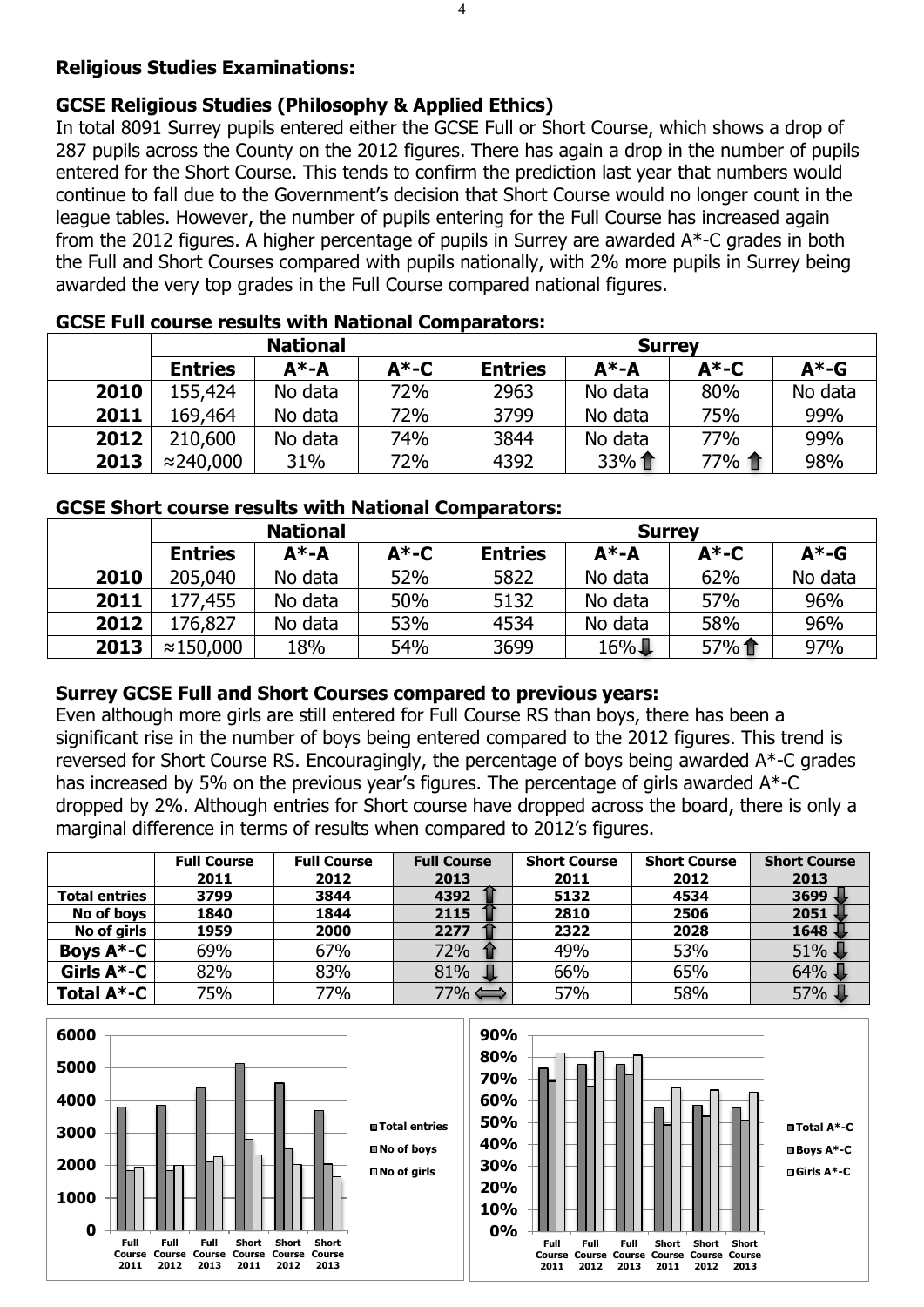#### **Detailed results by gender:**

These tables show a more detailed analysis of how girls / boys perform across the grades in both Full and Short Course GSCE. As can be seen, girls continue to significantly out-perform boys in both, across all grades. This gender gap is even more pronounced in Short Course, as significantly more boys were entered than girls. The percentage of girls being awarded A\* in both Full and Short Course is at least double the percentage of boys.

| 467<br>1448<br>3384<br>4392<br><b>Total</b><br>4333<br>(7% )<br>1532 (72%)<br>2115<br>140<br><b>Boys</b> | <b>Full Course</b> | <b>Entries</b> | A* | $A^*$ -A  | $A^*$ -C | A*-G       |
|----------------------------------------------------------------------------------------------------------|--------------------|----------------|----|-----------|----------|------------|
|                                                                                                          |                    |                |    |           |          |            |
|                                                                                                          |                    |                |    | 536 (25%) |          | 2077 (98%) |
| Girls<br>327 (14%)<br>912 (40%)<br>2277<br>1852 (81%)                                                    |                    |                |    |           |          | 2256 (99%) |

| <b>Short Course</b> | <b>Entries</b> | Δ∗       | А*-А      | А*-С       | $A^*$ -G   |
|---------------------|----------------|----------|-----------|------------|------------|
| <b>Total</b>        | 3699           | 185      | 608       | 2116       | 3574       |
| <b>Boys</b>         | 2051           | 70 (3%)  | 270 (13%) | 1055 (51%) | 1955 (95%) |
| Girls               | 1648           | 115 (7%) | 338 (21%) | 1061 (64%) | 1619 (98%) |



#### **ELQ (Entry Level)**

|   | 2011    | $2012$ | 2012       |
|---|---------|--------|------------|
|   |         |        | LUIJ       |
| - | --<br>ັ | μ<br>  | <u>_ _</u> |

#### **AS Level & A Level Religious Studies:**

A total of 203 students were entered for **AS Level Religious Studies** (120 at KS4 and 83 at KS5 – Post 16), 23% less than in 2012. There is a small increase (1%) in the number of pupils awarded A-B grades this year than last, but A-E passes dropped by 2%.

|              | <b>Entries</b> |          | A-B      | A-E       |
|--------------|----------------|----------|----------|-----------|
| <b>Boys</b>  | 78             | 10 (13%) | 27 (35%) | 73 (94%)  |
| <b>Girls</b> | 125            | 18 (14%) | 44 (35%) | 114 (91%) |
| Total        | 203            | 28 (14%) | 71 (35%) | 187 (92%) |

At **GCE A Level**, a total of 184 students were entered (67 boys and 117 girls), a 5.6% drop on 2012 entries, although there was a slight increase in the number of boys entered this year. Although the same number of students as last year  $(7 - 1)$  boy and 6 girls) were awarded the A\* grade, this is a slightly higher percentage overall. A total of 23% achieved A\*-A (4% fewer than 2012), and 48% of students (5% fewer than 2012) were awarded  $A^*$ -B. A similar gender gap as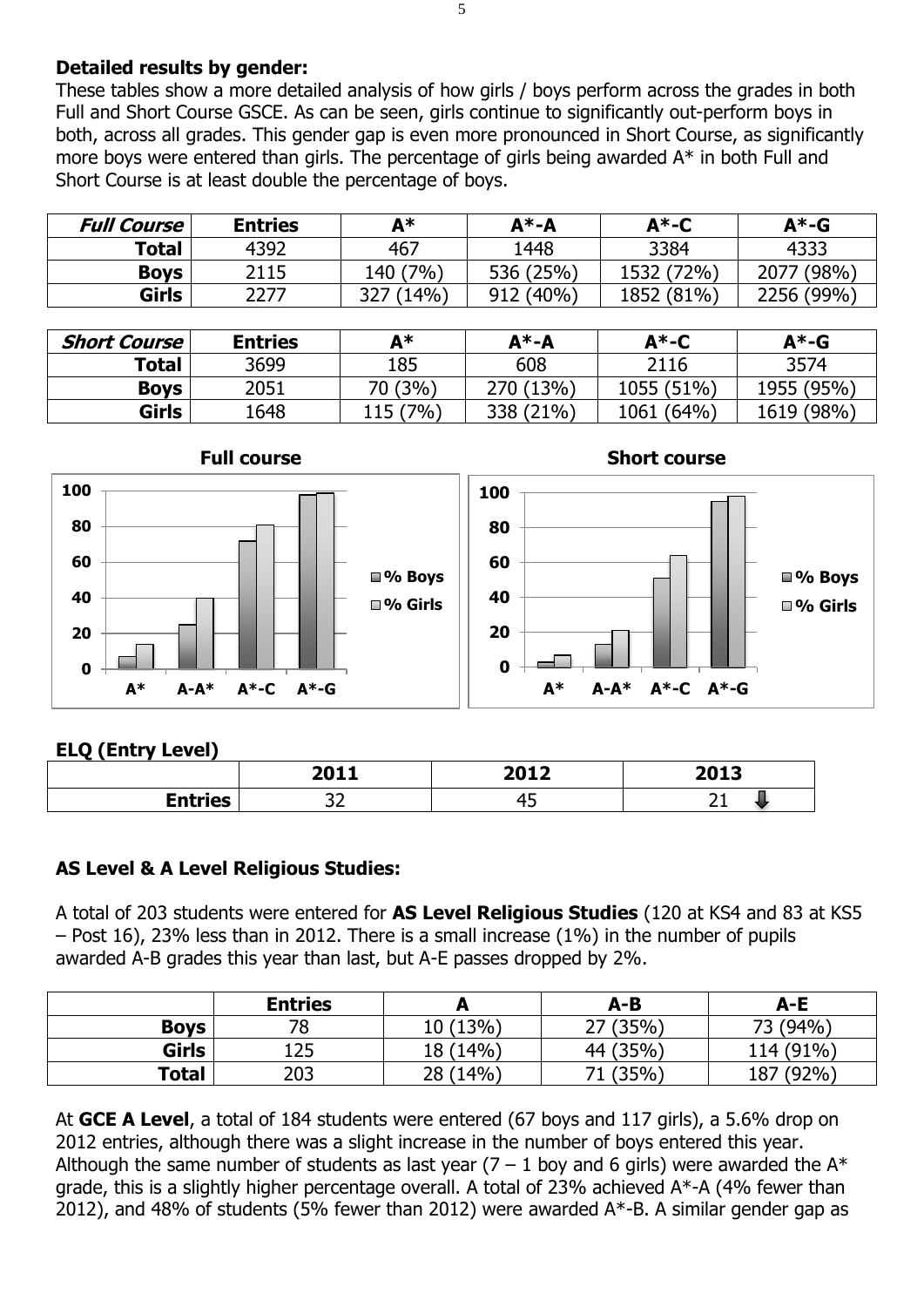for other examination results exists between girls and boys for most grading bands, although the percentage of boys and girls achieving A\*-B is almost the same.

As can be seen, Surrey A Level performance is now slightly below national standards.

|                 | <b>Number of</b><br>entries | A*         | $A^* - A$ | $A^* - B$ | $A^*$ -E  |
|-----------------|-----------------------------|------------|-----------|-----------|-----------|
| <b>Surrey</b>   | 184                         | $7(3.8\%)$ | 42 (23%)  | 88 (48%)  | 182 (99%) |
| <b>Boys</b>     | 67                          | $(1.5\%)$  | 12 (18%)  | 30 (48%)  | 65 (97%)  |
| <b>Girls</b>    | 117                         | 6(5%)      | 30 (26%)  | 58 (50%)  | $(100\%)$ |
| <b>National</b> | 19,174                      | 5.5%       | 26%       | 55%       | 99%       |

#### **Pupils entered compared to last year:** Results by gender





**A\* A\*-A A\*-B A\*-E**

#### **1.3. Methods of teaching, choice of materials and teacher training**

#### **RE training offered during the past year has included:**

- Networking Groups for Primary RE subject leaders in East and West Surrey, which meet termly. These have, in the past, been well attended and are useful for SACRE to gauge school needs in relation to RE. There has been a decline in attendance during the past year, as many RE subject leaders find that their budgets have been cut, or schools have had to change the focus of staff development as OfSTED pressures loom. This is an issue in many other parts of the country as well, as reported in the APPG report 'RE: The Truth Unmasked'.
- During this academic year, focuses for Primary RE subject leaders have included the place of story in RE, and the challenges of teaching AT2: Learning from Religion. The groups also visited the Dhammakaya Buddhist Centre in Woking, which was a refreshing break from the 'norm' and had a significant impact on all who attended, not least due to the timely words of encouragement offered by those who welcomed us. Our sincere thanks go to all at the Centre for their hospitality.
- The Secondary Networks have temporarily ceased, partly due to low attendance, but also due to Ivan Stevenson, Babcock consultant for Secondary RE (and former adviser to SACRE) having moved on to pastures new. Consideration is currently being given to alternative formats of training for those who teach RE in the Secondary phase.
- A half day course for RE is offered as part of the Surrey Graduate Teachers' Programme. This is the only input that many teachers on the programme will have to equip them to teach the Agreed Syllabus. The lack of funding for ITE (Initial Teacher Education) for RE is a cause for concern nationally, and has been commented on within the APPG report.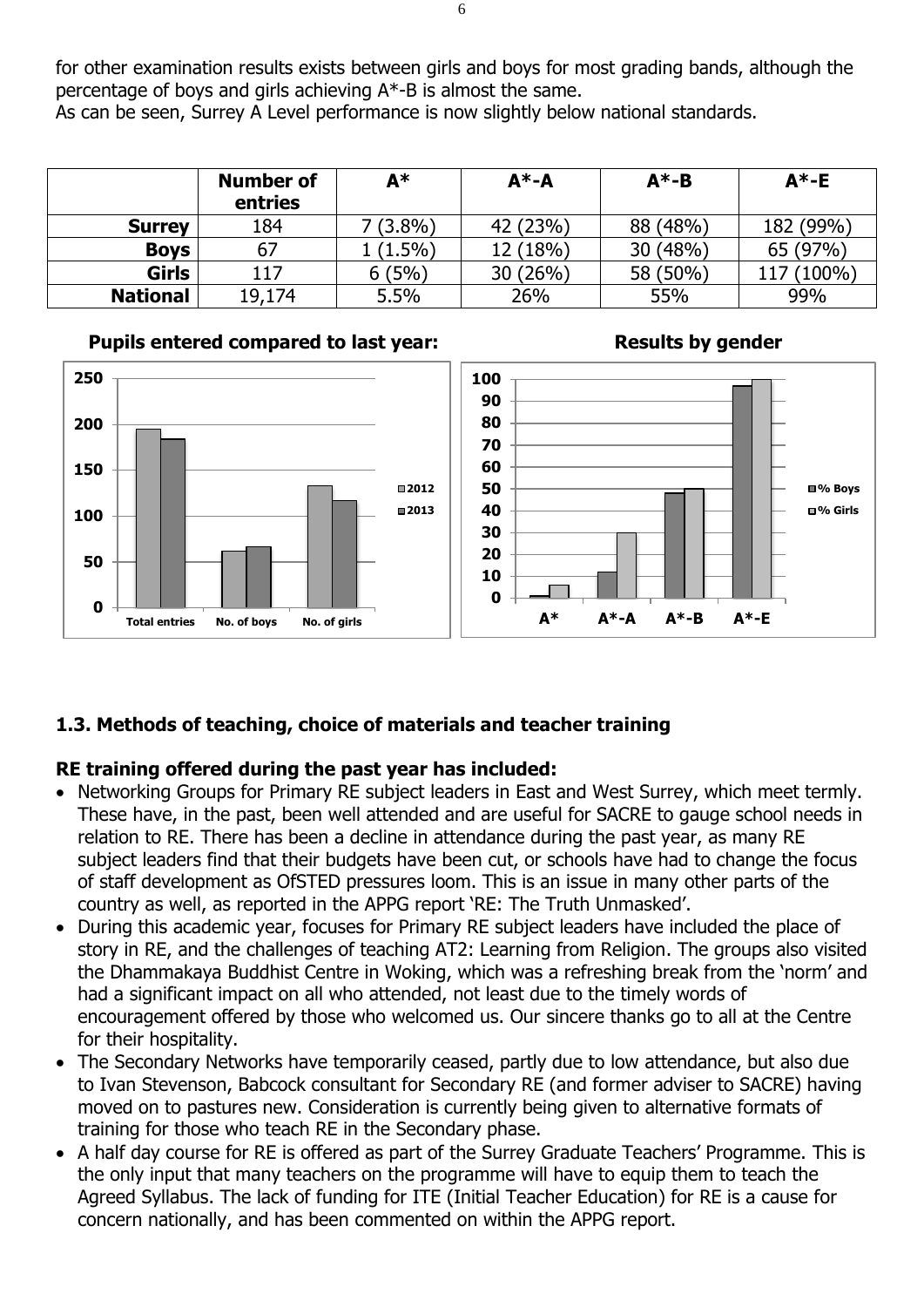The Surrey RE Website is now located within two sites. The Agreed Syllabus can be found on the Fronter portal at [www.surreymle.org](http://www.surreymle.org/) . The syllabus is available to download in Word or pdf format, and the suggested Resources for teaching the Agreed Syllabus can also be downloaded from this 'room', as well as materials used during the programme of Entitlement Training, and subsequent RE subject leader sessions. There are many other useful documents included on this site, including SACRE information, and, in due course, this report. There is also a link on the front page to the Surrey Virtual Visits website, which enables schools to visit, virtually, Guildford Cathedral, North West Surrey Synagogue and Shah Jahan Mosque, Woking.

Work is continuing to ensure that the Agreed Syllabus is also visible on the Surrey County Council website.

The places of worship database is located at [www.surreyplacesofworship.org.uk.](http://www.surreyplacesofworship.org.uk/) This online database of Surrey churches and information on other places of worship continues to be updated regularly. It is an excellent tool for organising school visits to places of worship in and around Surrey.

#### **1.4 Complaints concerning RE**

No formal complaints were received under Section 23 of the Education Reform Act 1988 regarding Religious Education in Surrey schools. However, during this academic year, a parent at Ongar Place Primary School, Ottershaw, expressed concerns about the school's RE provision. Ivan Stevenson (the then LA advisor to SACRE), and Rachel Boxer (Babcock Primary Associate for RE) visited the school to assist in the resolution of this Stage 3 curriculum complaint. They established that the concerns were unfounded. As part of this resolution process, the parent concerned was invited to attend a SACRE meeting as an observer. He attended the November 2012 meeting of SACRE.

#### **2. COLLECTIVE WORSHIP**

There has continued to be a number of queries from schools during the year about the nature of Collective Worship, but especially how to discuss issues that arise with parents in an inclusive manner. During the last year, SACRE noted a need for revised guidance to schools on Collective Worship, and has now begun a process of consulting with them via questionnaire about their views, including how and when Collective Worship takes place across the spectrum of Surrey schools (Primary, Secondary & Special schools). The results of this consultation will be reported on in the next Annual Report and will inform SACRE tasks for the future.

#### **2.1. Determinations**

In November 2011, SACRE renewed a determination for Sythwood Primary school for a period of five years. Existing determinations for Maybury Infants and New Monument Primary are currently under review.

#### **2.2. Complaints**

No complaints were received under Section 23 of the Education Reform Act 1988 regarding Collective Worship in Surrey schools.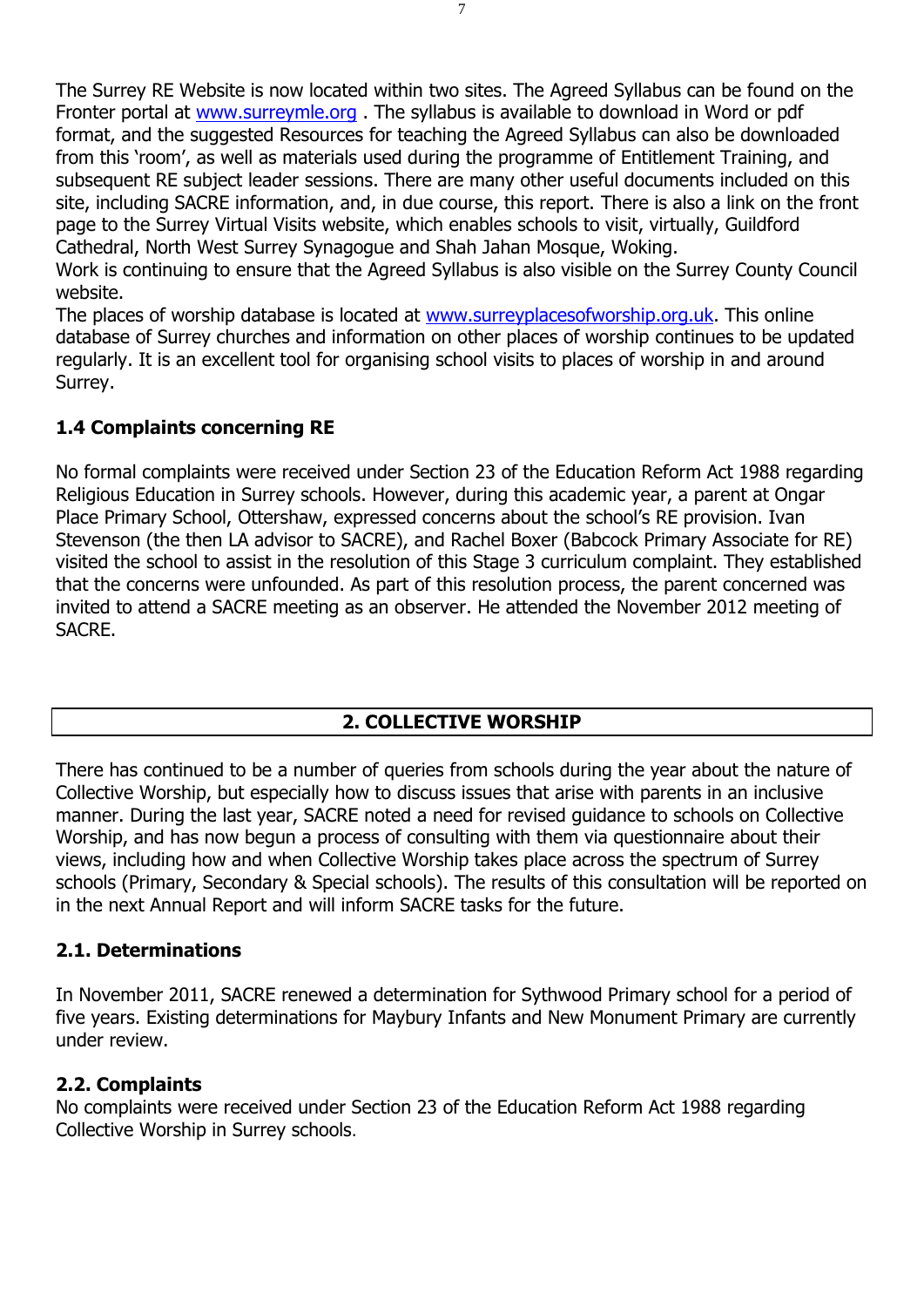#### **3. GENERAL**

#### **3.1. Links with other agencies - National**

Surrey SACRE is a member of NASACRE (National Association of SACREs) and a representative attends national meetings. A representative also attends the regional meetings for SACRE. The Babcock 4S Adviser for RE is a member of AREIAC (The Association of RE Inspectors, Advisers and Consultants).

#### **3.2 Surrey Youth SACRE**

Surrey Youth SACRE has not met during this academic year owing to ongoing difficulties in securing adequate support from schools, and releasing teachers to accompany pupils. In the past, SACRE has greatly benefitted from the views and discussions with and alongside Youth SACRE, which demonstrated how these young people cared about their environment and responded to the diversity of faith and belief in Surrey. We hope that a new way forward can be found in the future.

#### **3.3. Governor Training**

The role of the Governing Body in monitoring the coverage of the Agreed Syllabus is critical for the successful implementation of the Agreed Syllabus. Governors also have a key role in providing a challenge to schools to raise standards in specific areas and SACRE believes that this can have a significant impact on standards in RE. Schools are encouraged to identify a governor with specific responsibility for RE.

#### **3.4. List of organisations to which SACRE report has been sent**

Copies of the SACRE Annual Report are distributed to all maintained schools in the County with a request that governing bodies consider the report and take any appropriate action. A copy has also been sent to NASACRE.

#### **3.5. Contacts**

If you have any issues which you would like to raise with the Surrey SACRE, please contact Rachel Boxer, Associate RE consultant, and Adviser to SACRE via Vivian Stacey, Clerk to SACRE by email: [vivian.stacey@babcockinternational.com.](mailto:vivian.stacey@babcockinternational.com)

Additional copies of this annual report are available from Vivian Stacey, Clerk to SACRE, on 01372 834321 or email [vivian.stacey@babcockinternational.com.](mailto:vivian.stacey@babcockinternational.com)